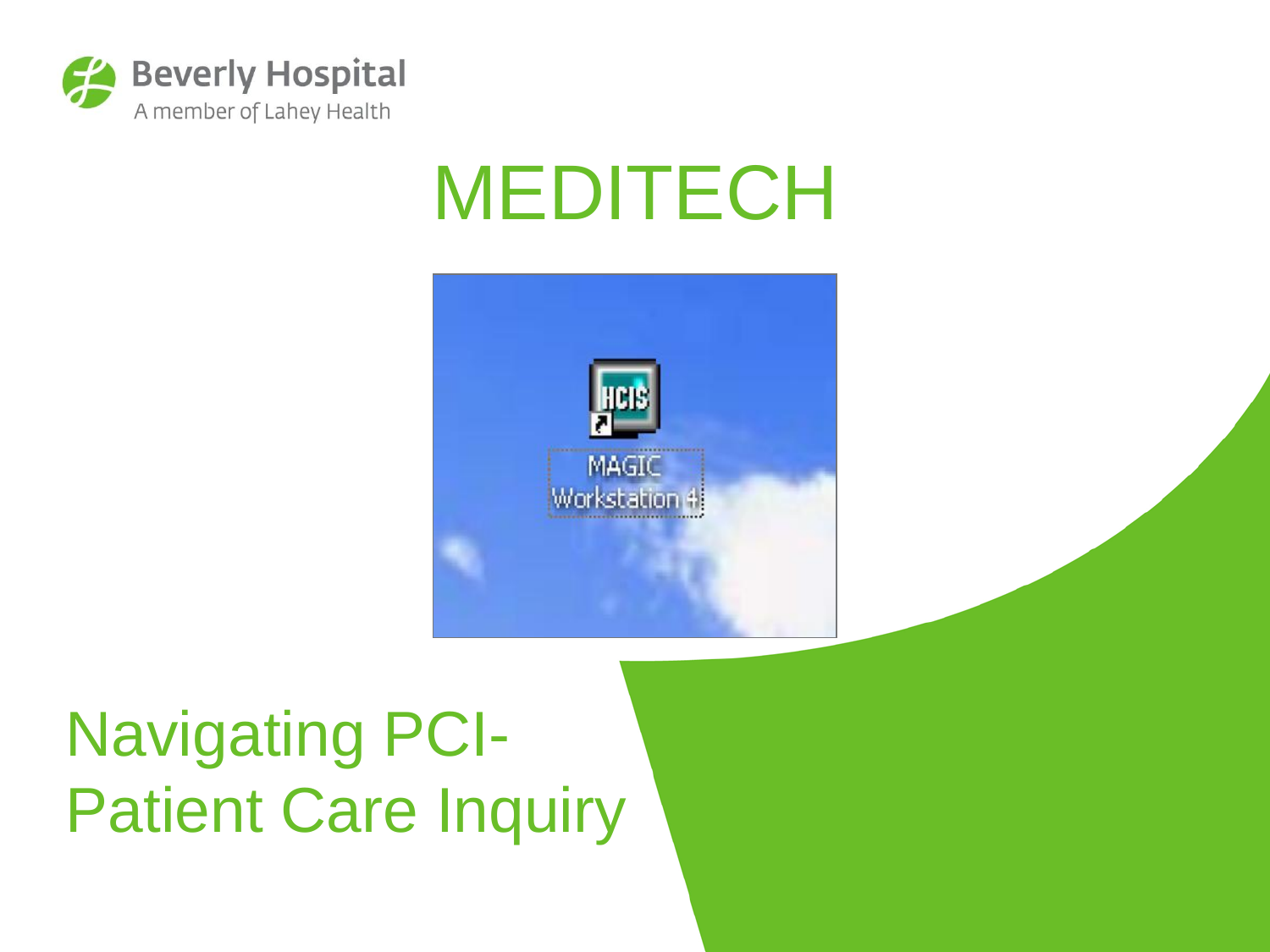| <b>ED</b> (J/TEST.5.66.MIS/422)                                                                                                                                                                                                                                                                                  | $\blacksquare$ $\blacksquare$ $\times$ |
|------------------------------------------------------------------------------------------------------------------------------------------------------------------------------------------------------------------------------------------------------------------------------------------------------------------|----------------------------------------|
|                                                                                                                                                                                                                                                                                                                  |                                        |
| Sign On                                                                                                                                                                                                                                                                                                          | $ \mathsf{x} $                         |
| Medical Information Technology, Inc.                                                                                                                                                                                                                                                                             |                                        |
| Northeast Health Systems<br>MIS System<br>User ID<br>Password<br>Application                                                                                                                                                                                                                                     |                                        |
| $UC$ -DH37.2 $GL$ 6N0T10.23.16.146.2)<br>Tuesday 12/17/13 02:52 PM                                                                                                                                                                                                                                               |                                        |
| All patient information is confidential. Please review this information with<br>discretion and only on a need to know basis. NHC performs random audits of our<br>information systems. Violation of our confidentiality and HIPAA policies may<br>result in disciplinary action up to and including termination. |                                        |
|                                                                                                                                                                                                                                                                                                                  |                                        |

Log in information is provided by User Provisioning. Please call (978)922-3000 ex. 2600 for access issues

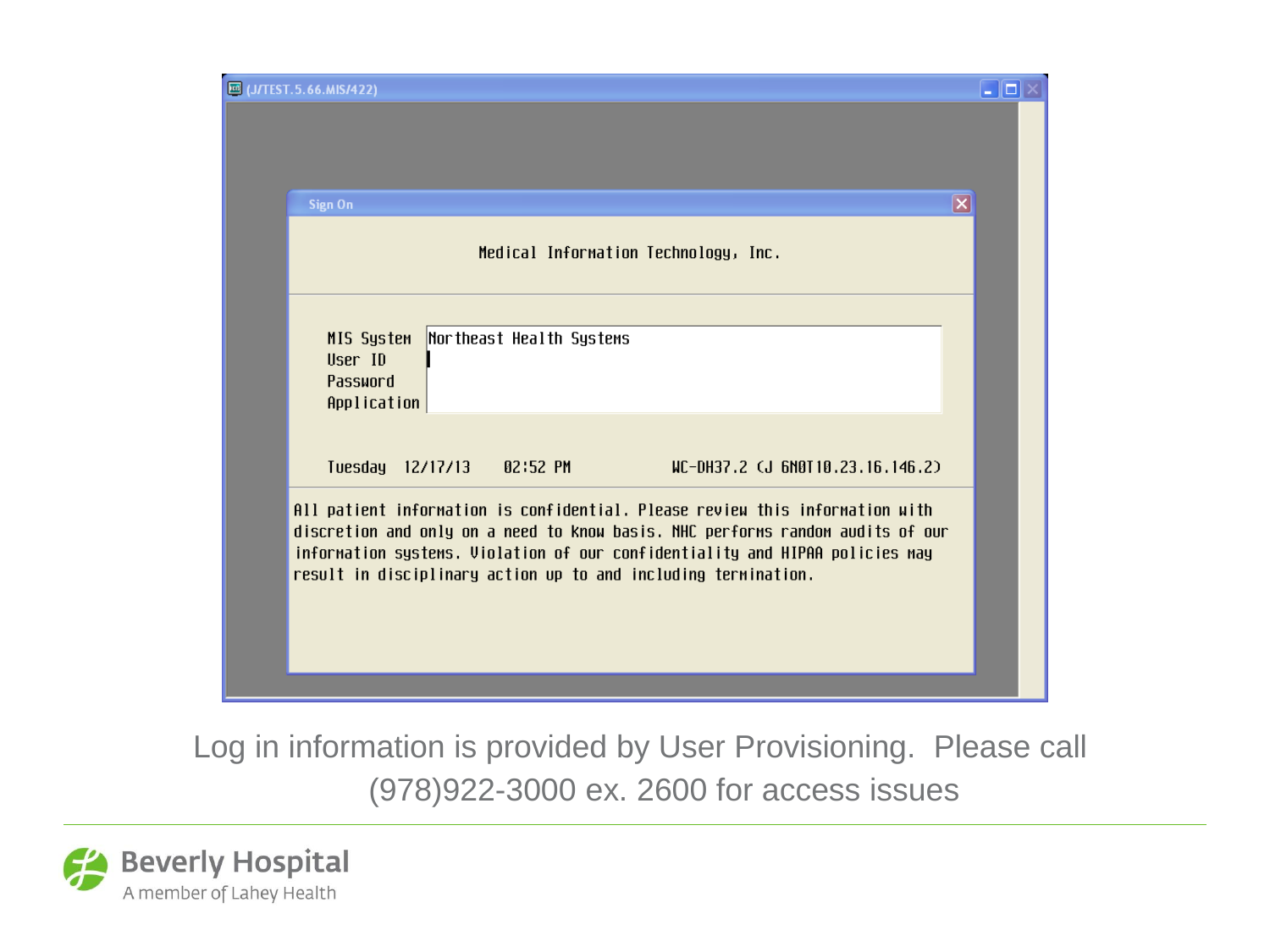# Log in and select PCI

| 回 (J/TEST.5.66.MIS/58)             |                                                     | $\Box$ er |
|------------------------------------|-----------------------------------------------------|-----------|
| <b>Application Database Lookup</b> | $\mathbf{\mathbf{X}}$                               |           |
| Select                             |                                                     |           |
| User: TEST, MD                     | **Last Sign On: Mon 12/16/13 3:23PM**               |           |
| Appl DB                            | <b>Title</b>                                        |           |
| ADM.BEV<br>1                       | *** TEST *** ADMISSIONS                             |           |
| $\overline{2}$<br>LAB.ADG          | *** TEST *** Northeast Health Systems LABORATORY    |           |
| 3<br><b>MOX</b>                    | *** TEST *** NPR Magic Office                       |           |
| OE.BEV<br>4                        | *** TEST *** Northeast Health Systems OE            |           |
| PCI.BEV<br>5                       | $***$ TEST $***$ PCT                                |           |
| <u>Librosytic</u>                  | TEST THE THINKIET                                   |           |
| 7<br>PUM.BEV                       | *** TEST *** Provider Workload Management (Beverly) |           |
|                                    |                                                     |           |
|                                    |                                                     |           |
|                                    |                                                     |           |
|                                    |                                                     |           |
|                                    |                                                     |           |
|                                    |                                                     |           |
|                                    |                                                     |           |
|                                    |                                                     |           |
|                                    |                                                     |           |
| <end list="" of=""></end>          |                                                     |           |

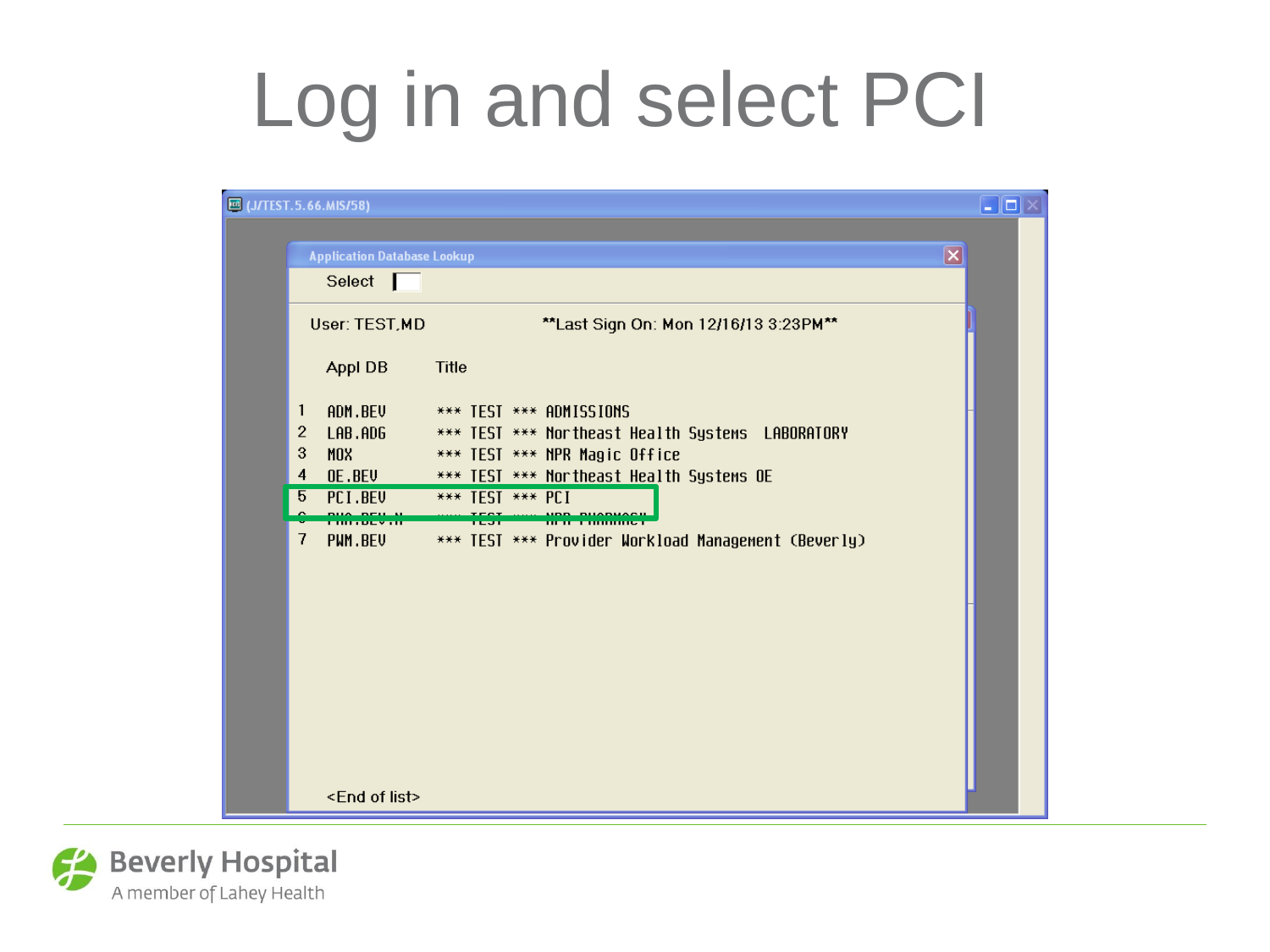## Search options

Search by Name or Record Number



Use the right and left arrows on the keyboard to navigate through PCI. The right arrow moves you into the selected screen and the left arrow will move you back out.

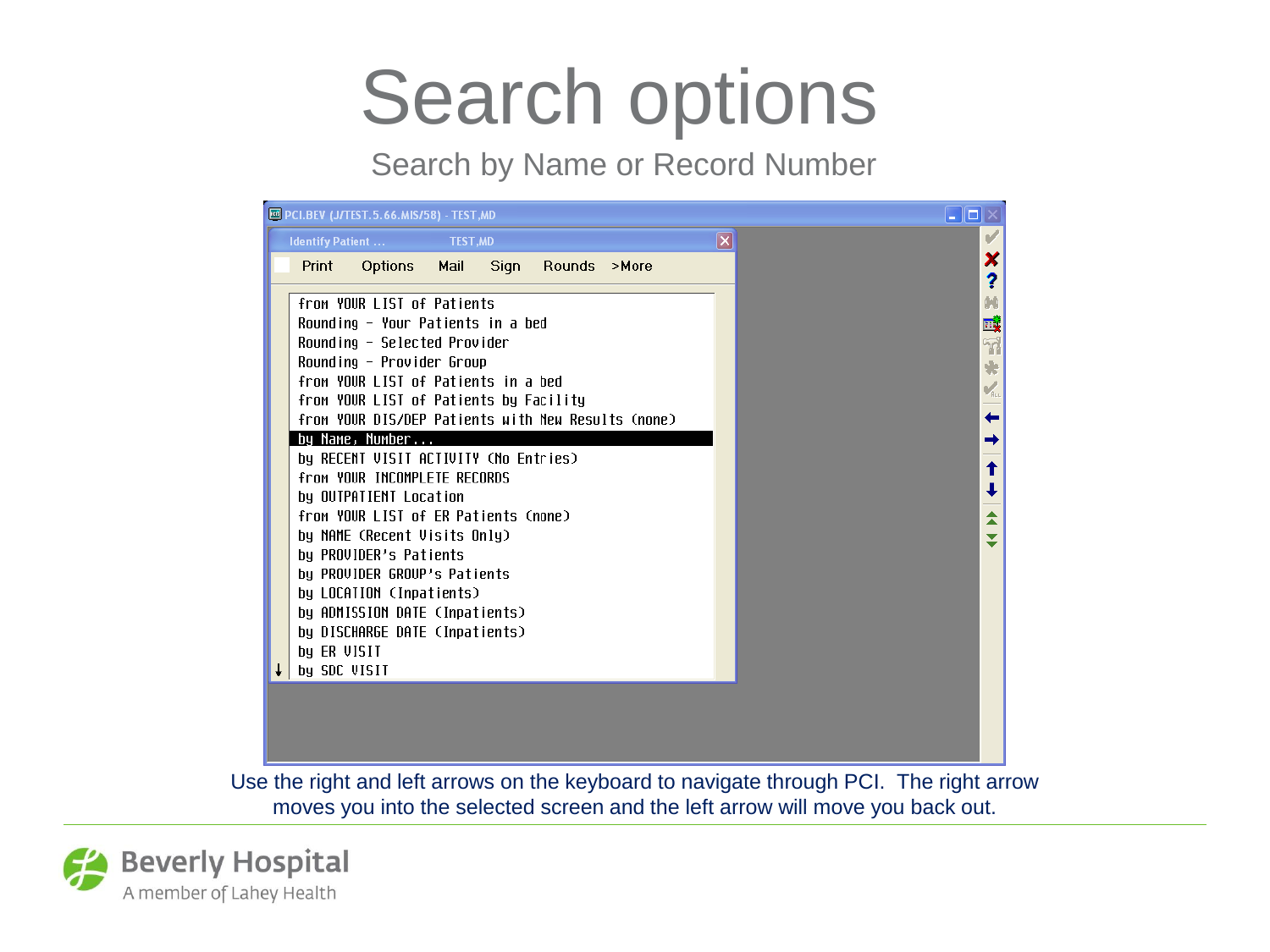# Narrow your search results:

#### Enter identifying information

**Identify Patient:** Enter last,first name, U/Unit#, date, visit-type/date, A/Acct#, SCH/date, social sec #, L/location, R/room or ? for more, SMITH, G

#### Choose the correct visit for this patient

|             |      | Select Patient (Family Name: SMITH, Proper Name: GEORGE) |                |                 |                         |          |                                                                    |
|-------------|------|----------------------------------------------------------|----------------|-----------------|-------------------------|----------|--------------------------------------------------------------------|
| Add         | Mail |                                                          |                |                 |                         |          | 國                                                                  |
| <b>Name</b> |      | Unit #                                                   | Age/Sex Status |                 | Date                    | Location | ᆒ                                                                  |
| SMITH,      |      | 0000.                                                    |                | 67 M DIS IN     | Dec 05, 13 J5 5070F     |          | $\star$<br>$\mathbf{v}_{\scriptscriptstyle{\text{flat}}}^{\prime}$ |
| SMITH,      |      | 0000                                                     |                | 67 M DIS IN     | $\sqrt{26}$ , 13 J3 311 |          |                                                                    |
| SMITH,      |      | 0000!                                                    |                | $56$ M $ADM$ IN | $Nov$ 21, 13 ER-HLD ERH |          | ←∣<br>⇛∣                                                           |
|             |      |                                                          |                |                 |                         |          |                                                                    |

Enter the patients name or record numbers using the formats above. For example to use an account number type "A/000000086886". The next screen shows patients with similar identifying information and may show different visit dates. Choose the one that meets your needs.

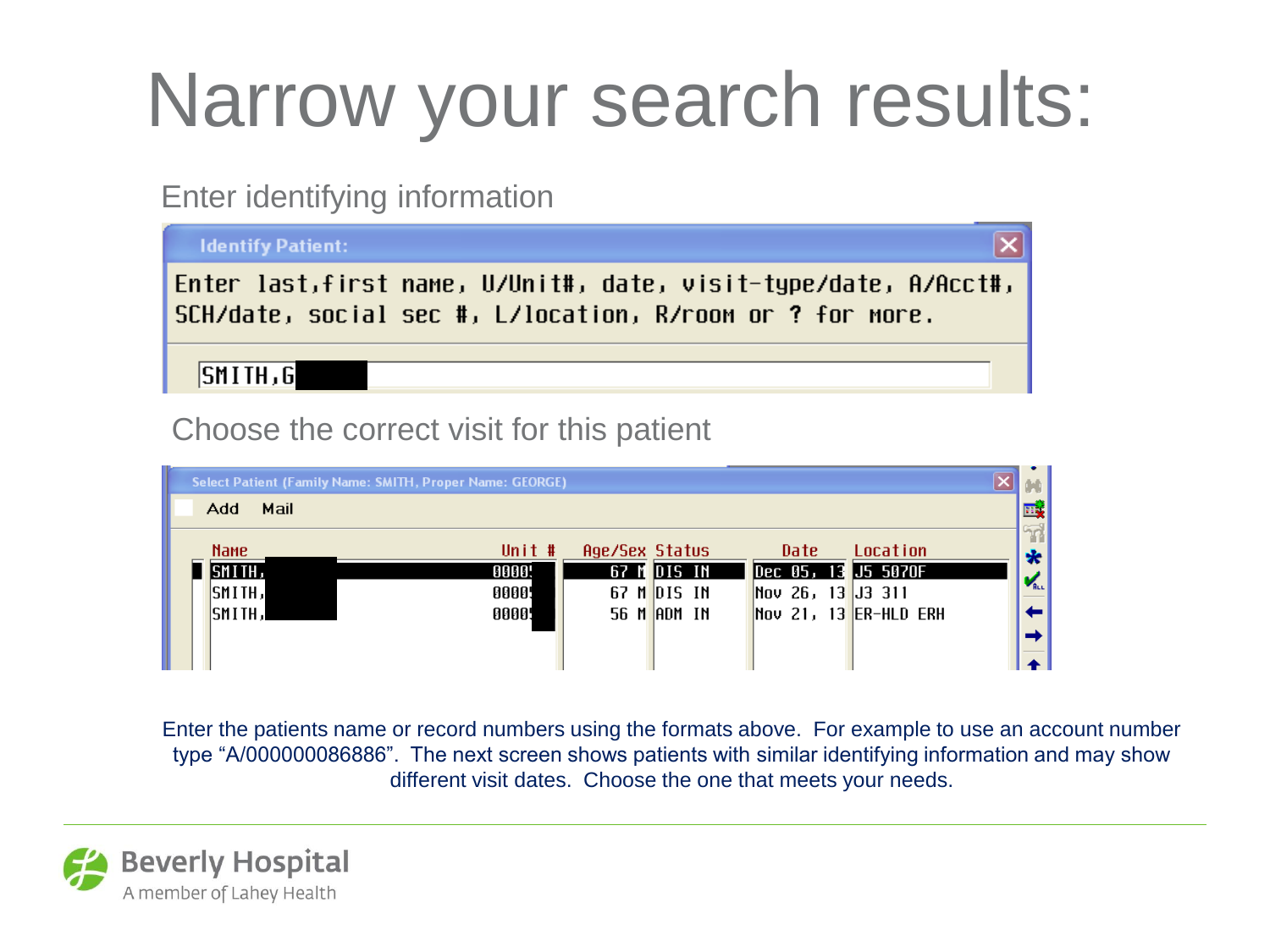# Review your patients chart

- ER Reports
- Surgical Reports
- Lab Results
- Order History
- Medication History
- Consultations
- Dictations
- Scanned Images
- Archived Documentation
- And More!

| <b>EF PCI.BEV (J/TEST.5.66.MIS/58) - TEST,MD</b>                                                     |                                   |
|------------------------------------------------------------------------------------------------------|-----------------------------------|
| <b>Data Sources</b><br>16 Days                                                                       |                                   |
| User TEST-MD<br>Unit # $\boxed{00}$<br><b>Age/Sex 67 M DOB</b><br>Pt SMITH, G                        | ×                                 |
| DIS 12/05/13                                                                                         | ?<br>繭                            |
| Select(2)<br><b>Allergies</b><br><b>Highlight</b><br>Patient.Sum Refresh >More<br>Print<br>Time Mail | 或                                 |
|                                                                                                      | $\vec{\eta}$                      |
| ATRIUS PORTAL *Non Atrius PCP*<br><bulletin board="" data="" displayed="" is="" not=""></bulletin>   | $\boldsymbol{*}$                  |
| Admissions Demographic Data<br>Visit History                                                         | $\mathbf{v}_{\text{in}}^{\prime}$ |
| Care-Area Administrative Data                                                                        | ←                                 |
| Laboratory Data                                                                                      |                                   |
| Orders<br>Medication Orders History                                                                  | T                                 |
| Plans of Care                                                                                        |                                   |
| Medical Record Forms                                                                                 | ≏                                 |
| Admission Reports AND MED REC<br>Medical Record Forms                                                | ₹                                 |
|                                                                                                      |                                   |
|                                                                                                      |                                   |
|                                                                                                      |                                   |
|                                                                                                      |                                   |
|                                                                                                      |                                   |
|                                                                                                      |                                   |
|                                                                                                      |                                   |
|                                                                                                      |                                   |

The next screen is where you will access information for the patient you have selected. Use the right and left arrows to view information.

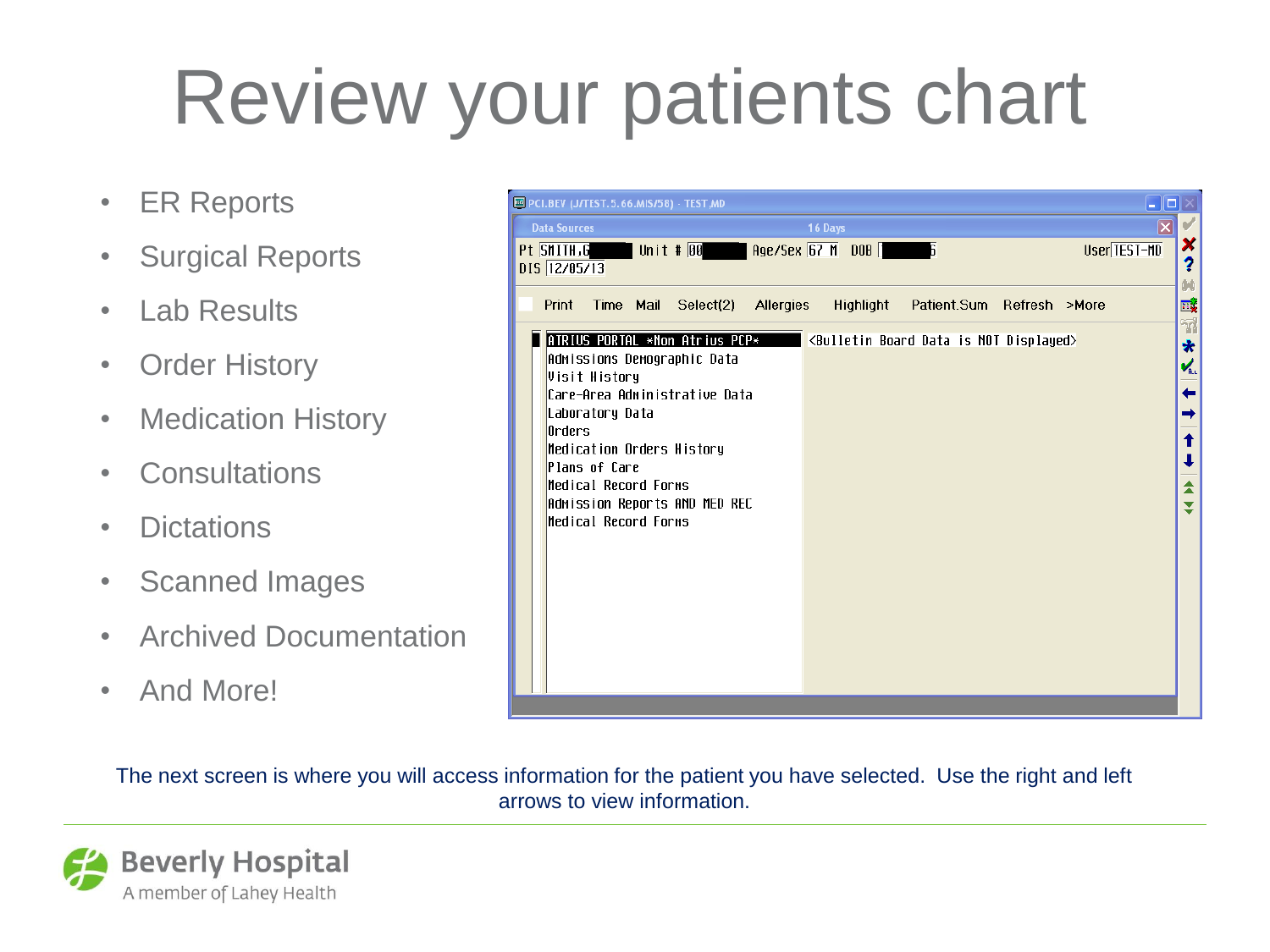# PCI Functions



• Print a summary

- Print the details of a highlighted item
- Open the detailed report
- Use Arrow Keys
- F11 to Exit
- View the details of a report by clicking the right arrow to open. Use the left arrow to back out to the previous screen. Print a summary of Lab data or print the details of a highlighted item in the previous screen. Use the F11 Key to exit PCI.